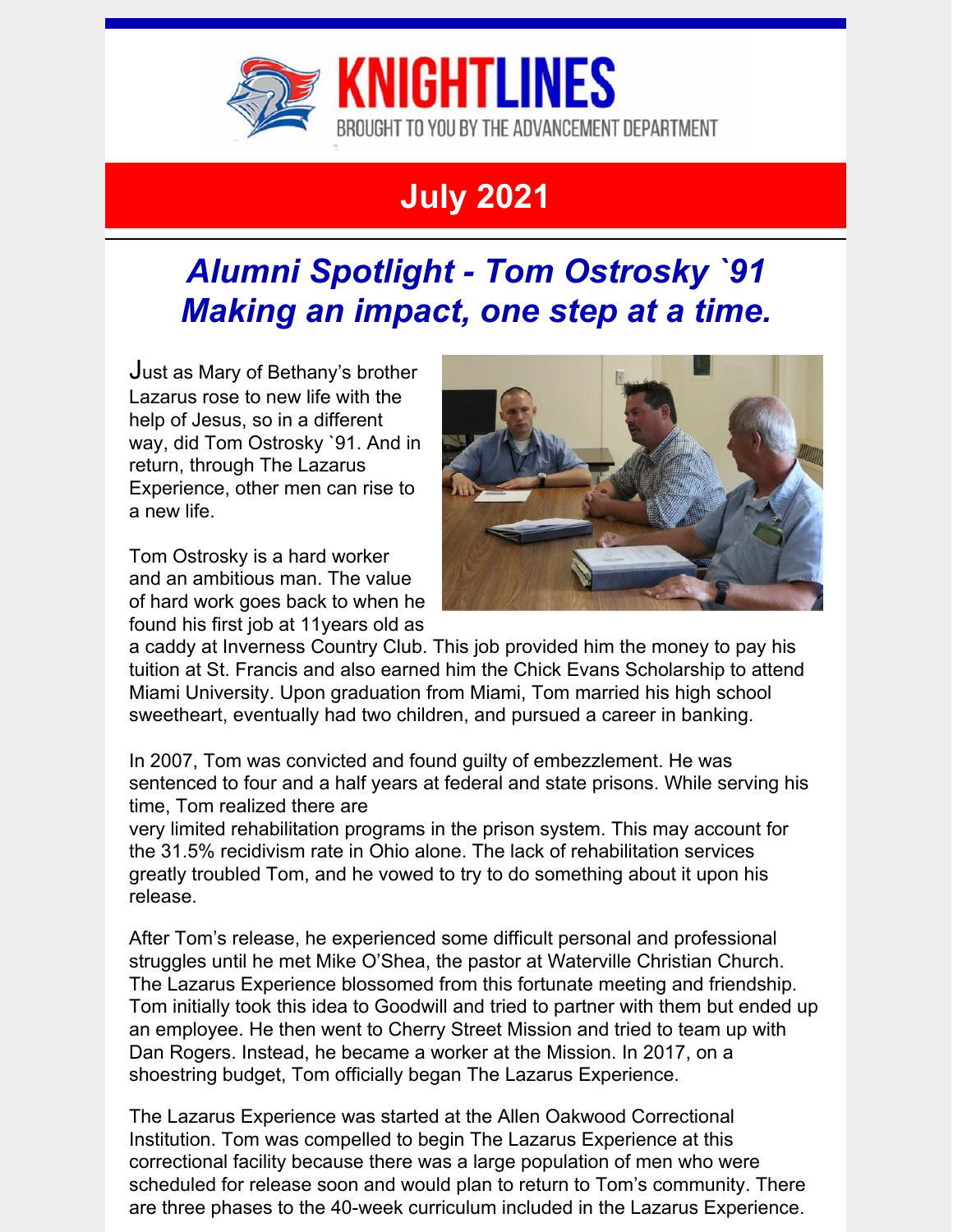Participants of the Lazarus Experience begin their journey nine months before they are released from prison. In each phase, the men work on the whole person; the spiritual, the physical, and the psychological side, in both groups and one-onone settings. They learn about themselves, their relationship with God, and learn to build trust and confidence in themselves and others. Tom credits this growth experience and the multi-step curriculum as the reason for the continual success of the Lazarus Experience.

Two Knights, Fr. Ron Olszewski, `62 and Dan LaValley `78 have been very involved in The Lazarus Experience. When Tom came to Fr. Olszewski, he spoke with him and asked him to be involved in this project, Fr. Olszewski became very interested. Fr. Olszewski said, "When I first heard Tom speak of Lazarus, I thought it made sense. I have long known that post-prison release efforts do not work; the recidivism rate is very high.Lazarus begins nine months prior to prison release to prepare the men; it does not depend only on helping the men cope after release. It is also faith-based, obviously important to me, and it is holistic. So, at one time it made sense to me; now I know it is successful. The reentry of Lazarus men into society has proven to be successful; the recidivism rate is extremely low."

Dan LaValley became involved in the Lazarus Experience after receiving a phone call one day from Fr. Olszewski. Fr. Olszewski called Dan to ask if he could meet with Tom and give him some business insights and guidance in running his operations. The three of them met and then met again a month later. Father Olszewski pushed Dan to be more involved in helping Tom. Dan said, "I prayed about it for a few days, and the next thing I know I am Chairman of the Lazarus Experience." Dan also believes there is a huge need for providing assistance to men being released from prison. He says, "Jesus always reminded us to visit and give aid to the sick, the poor, the imprisoned. Focusing on those imprisoned, but especially those who will be released soon is what Tom and the Lazarus Experience is all about. I am fortunate and blessed enough to be able to provide financial assistance through our families' Foundation to assist Tom. Pre-Covid, Father Ron, and I were allowed to attend a Christmas performance at a prison in Lima. It was a wonderful Christ-filled program that we both hope to re-visit and attend post-Covid."

The Lazarus Experience's recidivism rate is much lower than the general population. In 2020, the recidivism rate for Ohio was 31.5% and cost Ohio taxpayers \$207.4 million. The Lazarus Experience's recidivism rate is reported at 4.0% meaning only 859 men would return to prison and the cost to Ohio taxpayers would be \$26.3 million. To have this program grow not only saves taxpayers' money, more importantly, experiences like Lazarus, bring new life and hope of a second chance to so many men.

When asking Tom where he would like to see the Lazarus Experience 10 years from now, he replied, "I would like for it to be a state-approved re-entry program with the Lazarus Experience men having their own housing unit in the prison. I would love to have a campus for guys when they are released with housing, a church, business offices, a transition step. A place where they can be surrounded by Christian men." To find out more about The Lazarus Experience, go to [thelazarusexperience.org.](https://www.thelazarusexperience.org/)

Tom Ostrosky, Fr. Olszewski, and Dan LaValley are Knights making an impact on men, bringing them new life and opportunities, while also making an impact on the community where they live.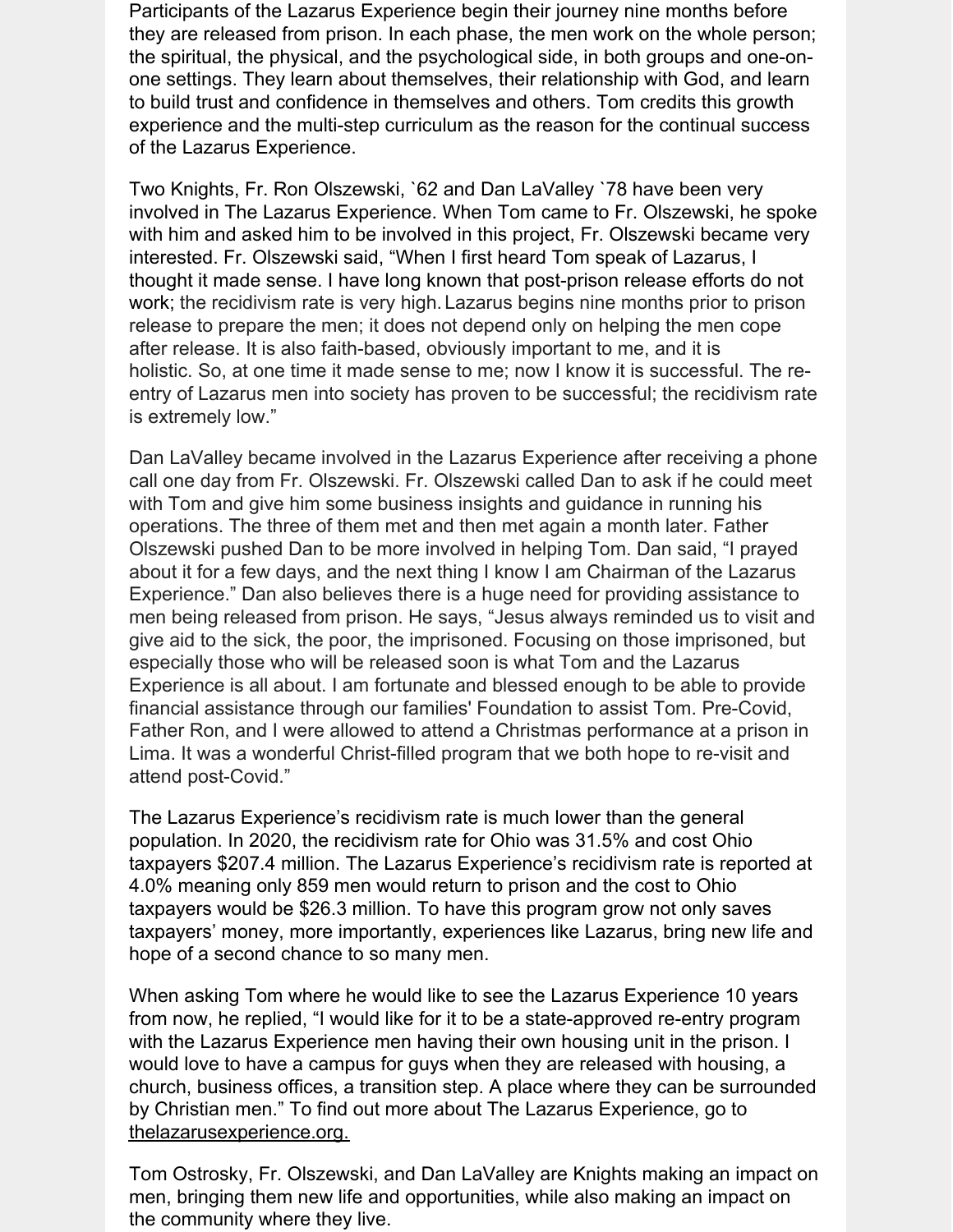

*SFS Connect... Take a few seconds to connect with fellow alumni. Register Today!*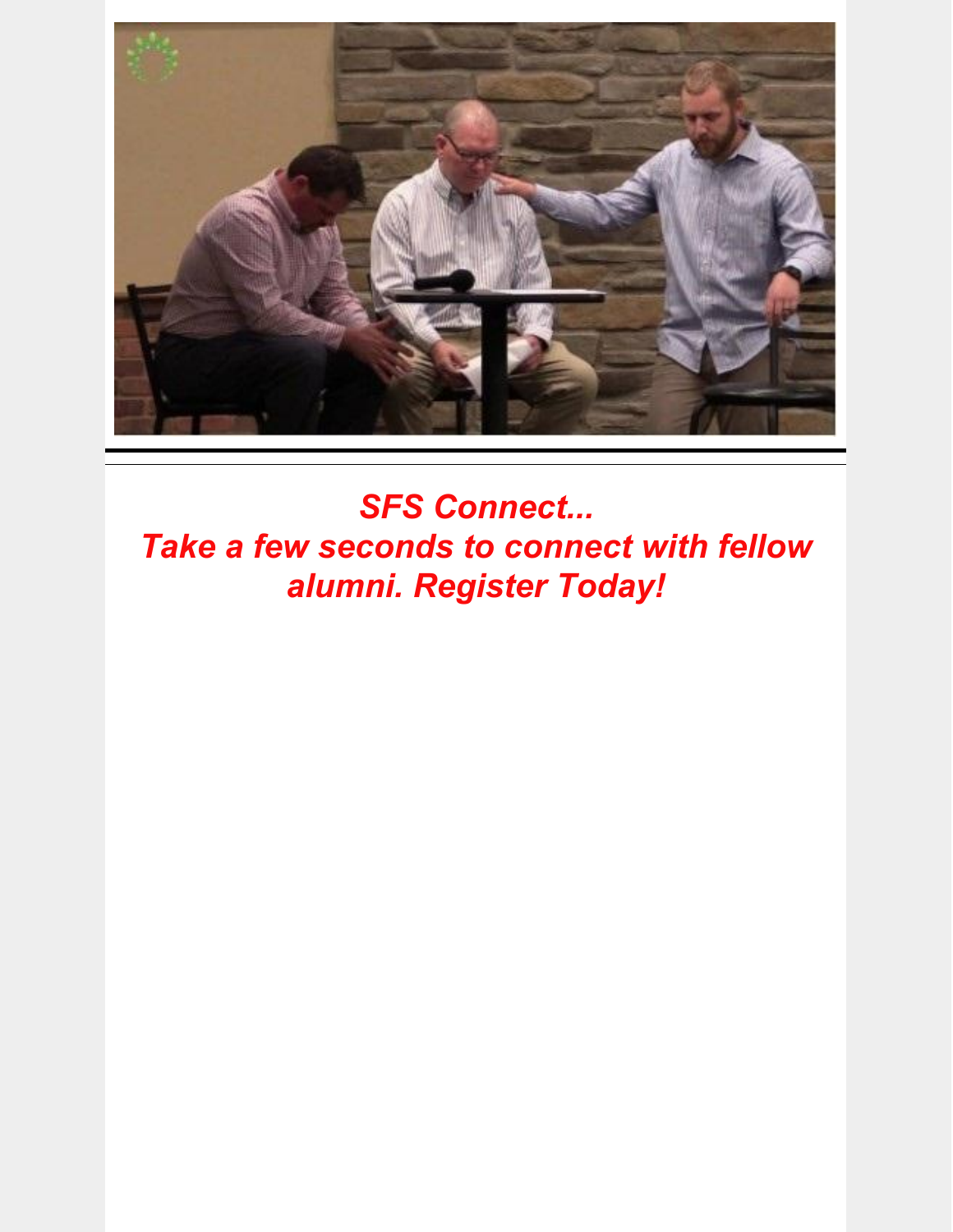

#### AND THE PERFECT TIME TO RECONNECT WITH YOUR KNIGHT BROTHERS AS WELL AS **St. Francis de Sales School**

When was the last time you welcomed anyone to The Pit, chanted "BC," walked up the Senior Steps, or tried to convince a teacher not to give you a JUG because you forgot your tie, again? While it's been quite a while for most of us, the spirit and the experience of St. Francis de Sales School has continued to live in our hearts and souls.

Now you can reconnect with classmates and St. Francis de Sales School through SFS Connect. It's a comprehensive online platform where you can:

- Engage with your SFS Brothers to share what's new and re-experience with each other the times you had as a student
- Network with Knight Alumni and Mentor current Knight students
- Stay up to date on the ways St. Francis de Sales School continues to provide an unequaled academic, spiritual, social, and physical foundation for young men

Visit sfsconnect.org to find out more and register to be part of this exciting program. If you have any questions or comments, please contact sfsconnect@sfsknights.org.



#### **Go Knights!**

**Register at SFS Connect Today!** 

**SFS Annual Fund July 1, 2021** thru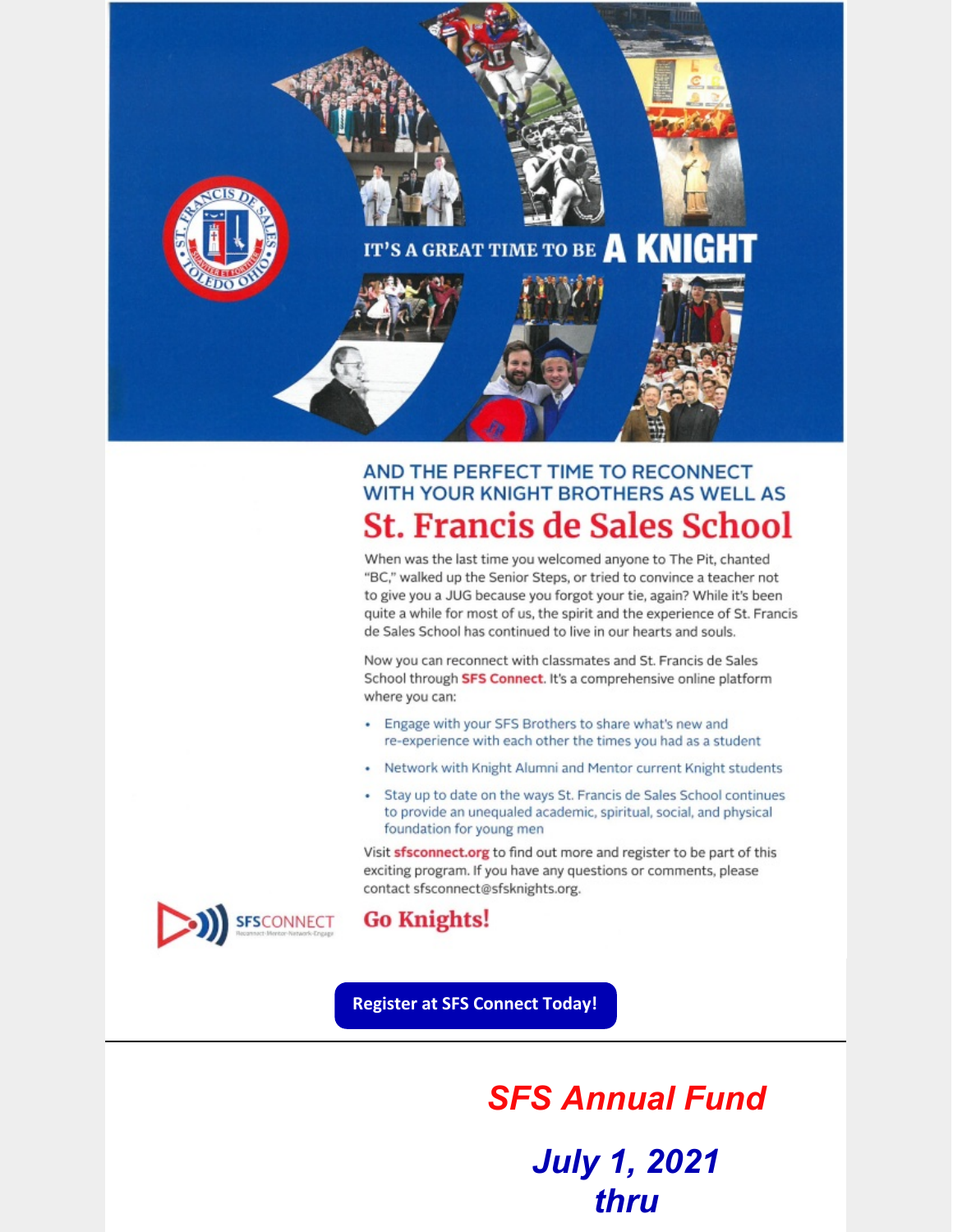

## *June 30, 2022*

**With your philanthropic generosity...**

**St. Francis is able to continue to inspire and challenge students to become the leaders of tomorrow in the Salesian tradition of our founder, Francis de Sales.**

**Make your gift [today](https://www.paypal.com/cgi-bin/webscr?cmd=_s-xclick&hosted_button_id=DRX2RYENKRT4Y)**

## *Upcoming Events*